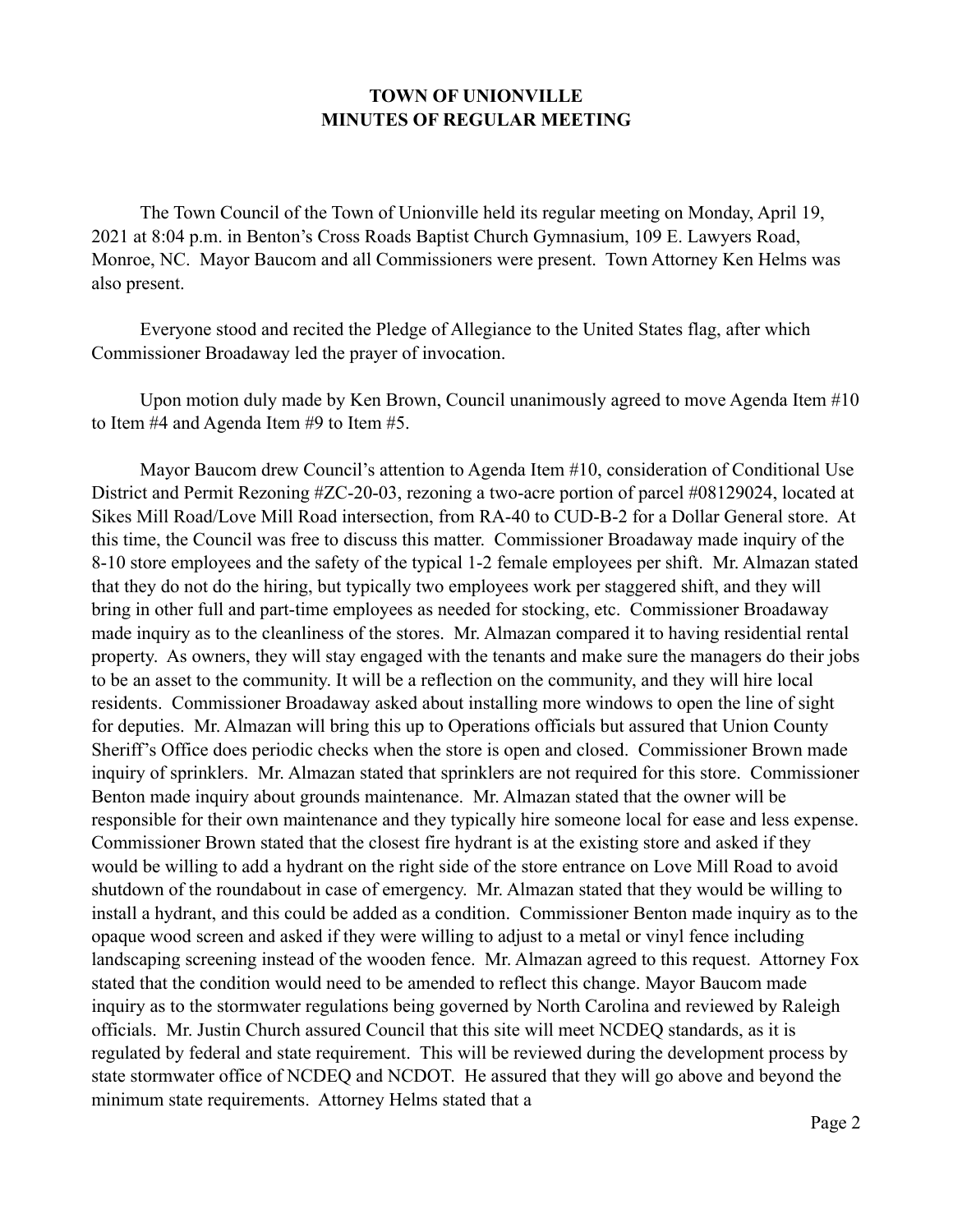Condition #9 could be added, requiring that NC Department of Insurance approve inspections on this project. Mayor Baucom reiterated the additional conditions agreed upon: 1) metal fence with landscaping and maintenance, 2) fire hydrant on Love Mill Road, 3) stormwater plan and approval from NCDEQ. The applicant agreed to all these conditions.

 Upon motion duly made by Ken Brown for approval of the rezoning from RA-40 to CUD-B-2 for a Dollar General, and seconded by Gene Price, Council defeated the approval of the rezoning 3-2. The Council then considered the four findings of fact.

 Commissioner Ken Brown made a motion that the public health or safety will not be endangered, based on the willingness of the applicant to install a new fire hydrant. This motion was seconded by Gene Price, and Council unanimously agreed.

 Commissioner Gene Price made a motion that the value of adjacent and abutting properties will not be substantially injured based on the information given by a professional appraiser, stating they will not be affected. Council unanimously agreed.

 Commissioner Ken Brown made a motion that the rezoning will be in harmony with the area it is proposed for, based on the Land Use Plan. This motion was seconded by Gene Price, and Council defeated this motion with a vote of 3-2.

 Commissioner Ken Brown made a motion that the rezoning conforms with the Town's Land Use Plan, adopted in 2006. This motion was seconded by Gene Price, and Council unanimously agreed.

 Commissioner Jeff Broadaway made a motion that the rezoning will be denied based on Finding of Fact #3, that the rezoning is not in harmony with the area. This motion was seconded by Jaren Simpson and passed with a vote of 3-2.

 In considering Annexation #26, Essex Pointe subdivision, upon motion duly made by Ken Brown, seconded by Jeff Broadaway, Council unanimously approved this annexation. Upon motion duly made by Gene Price, seconded by Ken Brown, Council unanimously applied RA-40 zoning on this annexation.

 Mayor Baucom recognized Finance Officer Darrell Baucom, who reviewed the Financial Report, a copy of which is appended to these minutes. Mr. Baucom reported that the Balance Sheet shows normal cash balances with no real changes. In Profit & Loss, the Town is favorable on all income items by \$17,000. On the expense side, the Town is unfavorable \$56,000, largely due to the air packs donated to Unionville VFD. In Transactions by Account, there are no unusual items. Items to be Paid include the new copier and quarterly lawn maintenance of Town Hall. Upon motion duly made by Ken Brown, seconded by Gene Price, Council unanimously approved payment of pending bills.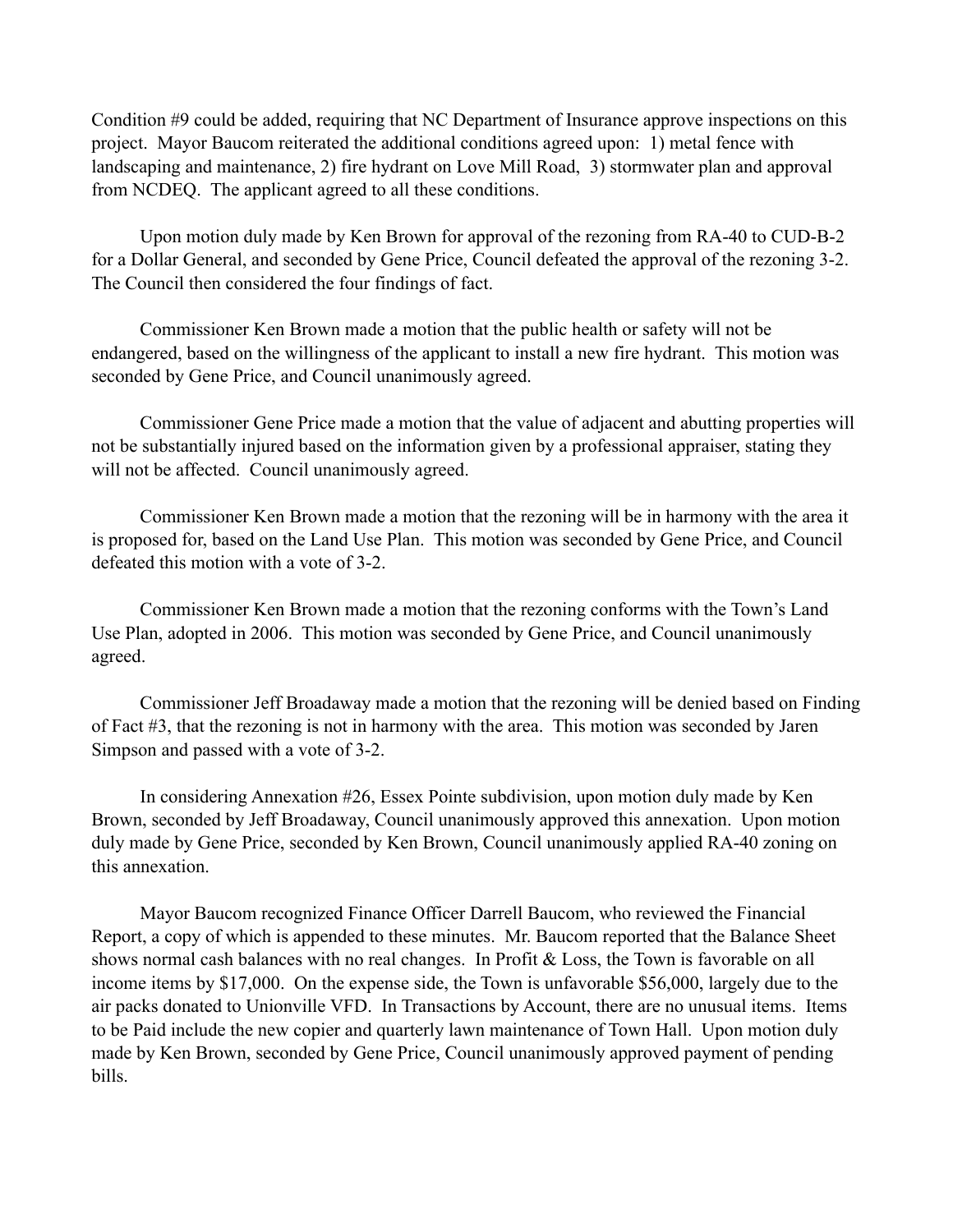Mr. Baucom drew Council's attention to the 2021-2022 Audit quote from J. B. Watson and Company for \$8,750 plus \$130 per hour for any Single Audit procedure, if applicable. He recommends approval, as they did a good job this year and have remained at the same price. Upon motion duly made by Jaren Simpson, seconded by Jeff Broadaway, Council unanimously approved this quote.

 Upon motion duly made by Ken Brown, seconded by Jeff Broadaway, Council unanimously approved the letter to NCDOT from Town Council opposing the all-way stops at Sikes Mill and Tom Boyd Roads and Old Camden and Morgan Mill Roads.

 Upon motion duly made by Jeff Broadaway, seconded by Andrew Benton, Council unanimously approved the letter to North Carolina Speak of the House of Representatives and North Carolina Senate President Pro Tempore opposing Senate Bill 349/House Bill 401, Increase Housing Opportunities, as it usurps local control of land use decisions, undermining the rights of existing property owners and damaging existing home values.

 Upon motion duly made by Ken Brown, seconded by Jeff Broadaway, Council unanimously approved awards for Piedmont High School's male and female senior athlete and Top Ten Seniors. Clerk Gaddy is working with Principal Dylan Stamey and Athletic Director Kim Cantey to determine those seniors we will recognize.

 Upon motion duly made by Ken Brown, seconded by Jeff Broadaway, Council unanimously approved the Proclamation Honoring Emergency Medical Services Personnel. A copy of this proclamation is appended to these minutes and will be sent to Union County Emergency Medical Services.

 In other business, Clerk Gaddy reminded everyone of the Land Use surveys which have been posted on our website and Facebook page and are also available at Town Hall for resident to complete. They will be sent to churches also. Deputy Clerk Braswell reported we have received 130 responses. She encouraged Council members to like and share the Town's posts to get maximum exposure.

 Clerk Gaddy also updated Council regarding the Litter Sweep in Unionville on Saturday, April 24, 2021 beginning at 8:00 a.m. at Town Hall.

 Mayor Baucom thanked Benton's Cross Roads Baptist Church for the use of their facilities for three meetings and suggested the Town make a monetary contribution for their generosity. Upon motion duly made by Ken Brown, seconded by Andrew Benton, Council unanimously approved a donation of \$250, along with a thank-you letter.

 In other business, Commissioner Gene Price stated that the Town had disapproved several applications for mini-warehouses and made inquiry as to the appeal of the decision on Sikes Mill Road. Attorney Helms state that he has not received a response from Attorney John Burns. Upon motion duly made by Gene Price, seconded by Jaren Simpson, Council